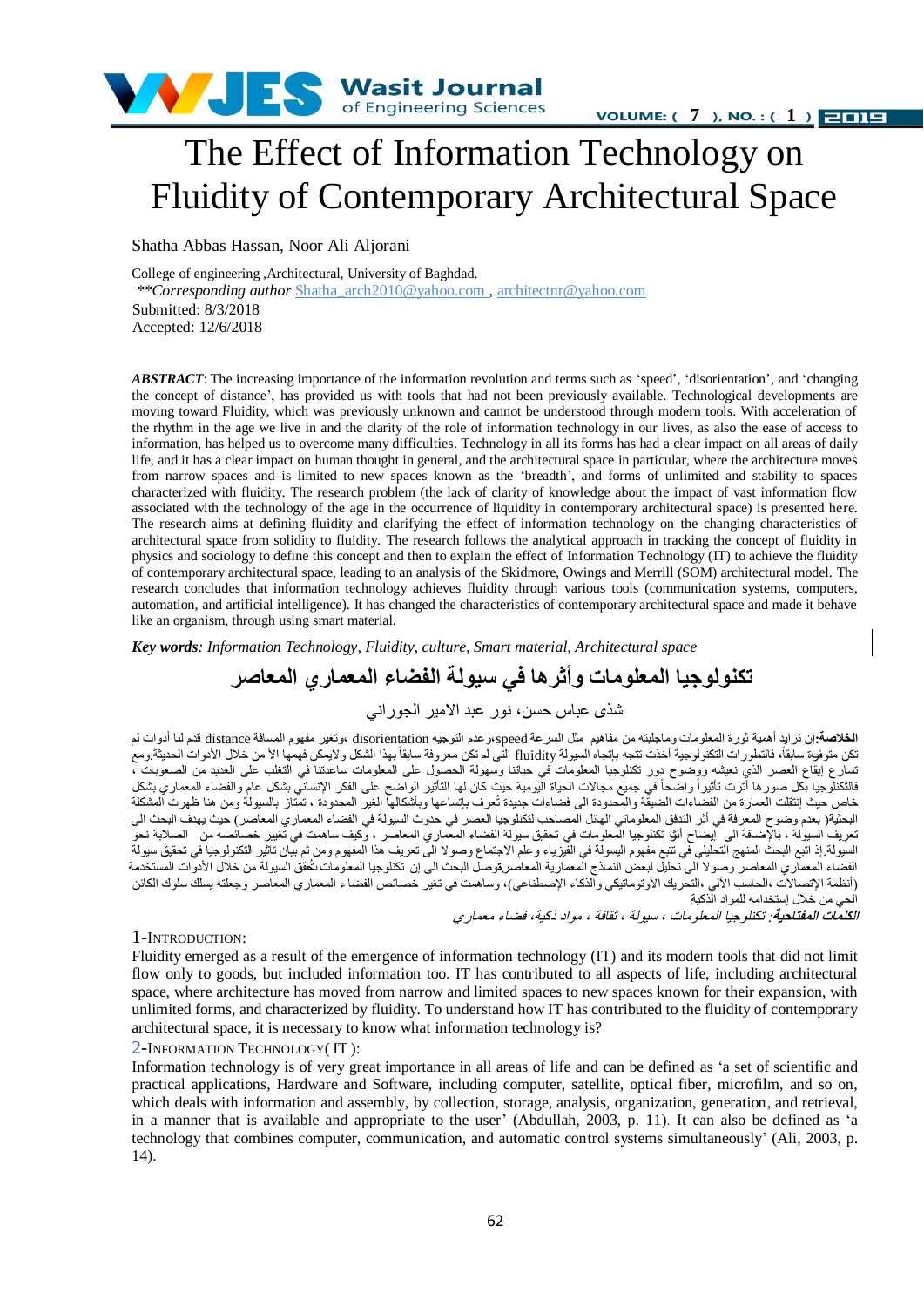

#### 3. FLUIDITY:

#### *3-1 Fluidity in physics:*

Fluidity is a characteristic of fluids. Fluids are defined as, 'substances that are able to flow' and these substances can be liquids or gases (voda, 2015, p.27). The British Encyclopedia states that a fluid is the opposite of a solid, characterized by its inability to maintain the cohesion of its components in the state of stillness, but changes its shape continuously, when exposed to stress and when exposed to the last flow and it is one of the characteristics of fluids (Bauman, 2016, p. 41). The fluids flow and have an association with the idea of movement (Ibid., 2016, p. 42). Chapoly Titouan emphasis that fluidity is metaphorically indicative of flexibility, intelligence, and ease of dealing with problem solving (Chapoly, 2012, p: 11).

We find fluidity against hardness and it is characterized by the ability of the material to flow and change its shape continuously and to respond to the force that affects it, that is, it expresses the flow and flexibility and ability to provide alternatives and it is linked to the idea of movement.

#### *3-2 Al Saeed states that Bouman defines fluidity in sociology:*

Bouman defines fluidity in sociology as the flexibility that stands in the face of the rigidity in all fields (Al-Saeed, 2016), in the sense of continuous dissolving and dissolving fixed and stable entities that derive their stability from within them (Bouman, 2016, p.20). The British Encyclopedia refers to the use of the concept of fluidity in sociology as the main metaphor that reflects the current stage of modern times (Ibid, 2016, p. 42). The fluidity of contemporary society seeks to disintegrate systems, the state of uncertainty, and the multiplicity of centers of action (Ibid., 2016, p. 33).

Here we find that fluidity is flexibility, a concept that reflects the nature of the current stage of society.

#### *3-3 The concept of fluidity in architecture*

Chapoly Titouan 2012 defined the concept of 'fluidity in architecture' as a concept that conflicts the terms and rules of architecture based on the terms, 'fixed' and 'solid'. It is a term that adopts a new knowledge that integrates architecture in complex and multiple relationships with other different disciplines, such as, society, science, and so on (Chapoly, 2012, p:4). Information and communication technology is essential to achieve this; it is a complex concept, rather than a mere expression of movement. It introduces new spatial practices, new building materials to build, and attempts to find a new way of thinking. It allows for the characterization of a fluid, interactive and mysterious space, with no traditional physical boundaries or orthogonal logic, but organic logic, a new practice in urban space and a change in lifestyle (Ibid, 2012, p. 5).

#### 4-INFORMATION TECHNOLOGY AND FLUIDITY:

Fluidity has emerged with the emergence of information technology. The rise of the concept of speed and movement in addition to the changes in the culture of modern society, has changed many of our habits and symbols, The emergence of communication systems (the Internet) has made the flow no longer limited to goods alone, but to flow of information (Ibid, 2012, p.7). Harris states that the tools currently available were not available in 1900. These developments are moving towards fluidity, which was previously unknown, and cannot be understood safely through modern tools (Harris, 2000, p.2.). Modern tools provided by information technology include computers, communication systems, automatic movement and artificial intelligence (Ali, 2003, p. 12). Harris has emphasized that in the past ten years, space-time has changed because of the internet. It has enabled the immediate exchange of information and communications around the world (the fluidity of communications). As a result, our empirical understanding of space-time changes, distance and speed changes, pluralism and synchronization change. They have become fluid (Harris, 2000, p.2).

We find that technology has contributed to the achievement of fluidity through the tools used (computer, communication systems, artificial intelligence). These tools provide a flow of information, in addition to ambiguous borders.

Information technology has influenced the culture of society (Kandemir, 2016, p.1459) and because culture is closely linked to architecture, we will talk about the impact of information technology on culture and its reflection on architectural space and achieving its fluidity**.**

*4-1 Information technology and culture:*

Information technology is a tool to produce culture (Orabi, 2010, p. 10). Culture is defined as a way of life, the general traditions and beliefs of a certain group of people at a particular time. It takes into consideration all the circumstances (Hadid and Brahma, 2014, p. 264). Changes are fundamental in any living culture. We live in a world where fluid is becoming increasingly blurred in practices between local and global cultures. Every culture utilizes technology so that cultural activity can benefit from it. Any technological invention will affect our habits, causing a change in the manner in which we identify ourselves, and will bring changes and transformations in the culture to which we belong and the environment in which we live, innovate, and design. As a result of the increasing technological developments in the field of social interaction technology and digital communication, the methods of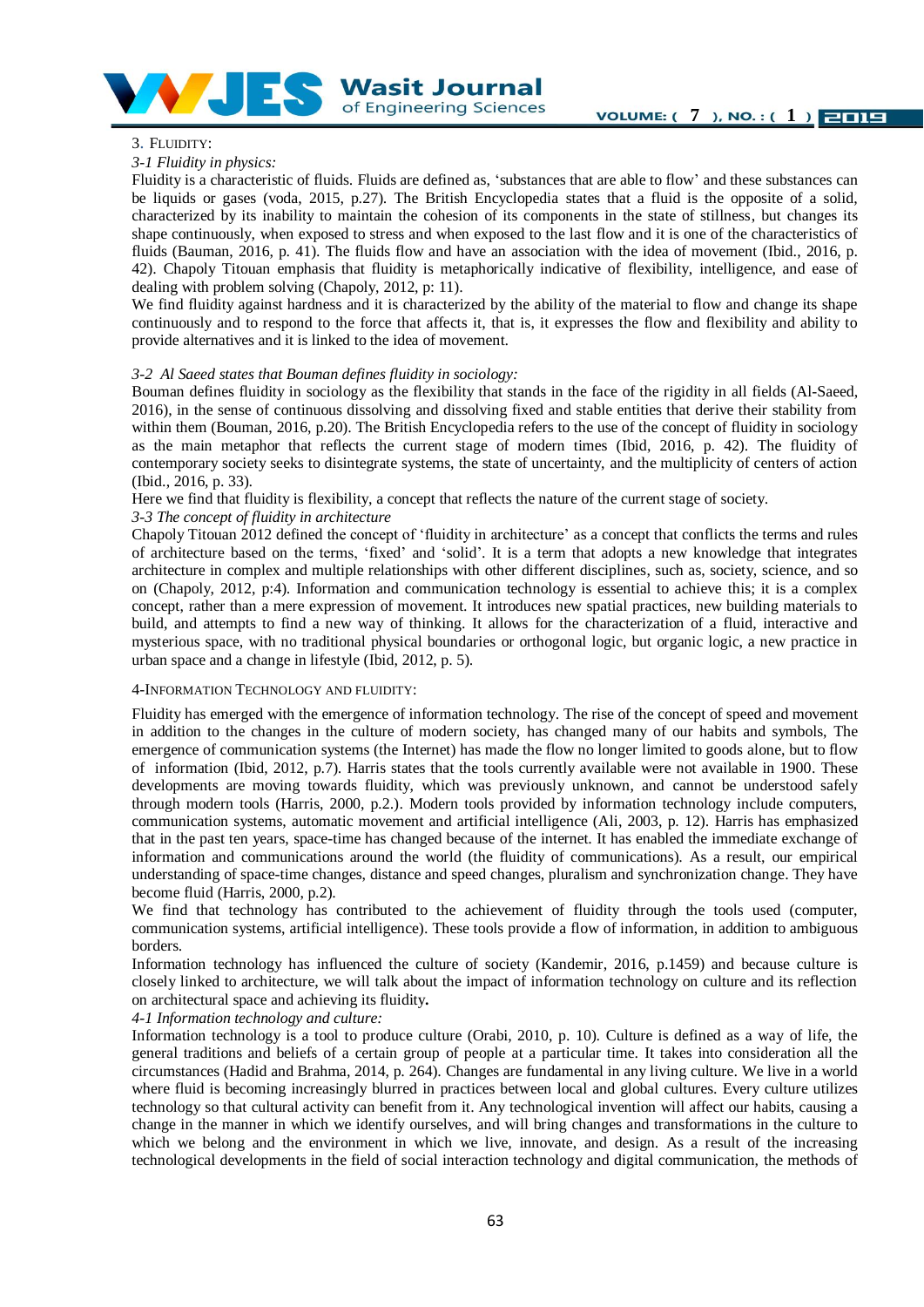

**VOLUME:** (7), NO. : (1) **2012** 

communication between people, our habits, and our culture, and the needs of society have changed gradually (Kandemir, 2016, p.1458).

We find that communication systems contributed to the removal of the boundaries between what is local and what is global, and caused a change in the habits and needs of a society, the ways of communication between people, and an individual's perception of their environment.

Ozlem Kandemir states that the postmodern trend in contemporary culture is due to the changes and transformation of communication in many societies that has led to a cultural formation with new habits and new types of interactions on the physical and the virtual levels (Ibid, 2016, p. 1459). The historical sense and times change, we sit in the living room to watch events around the world; even though it is not the reality we live in, it is a representation of it. The images presented by the media are an inseparable part of our world (Musa, 2008, p. 38).

Contemporary culture has changed because of the communication systems that have provided a new type of interaction on the physical and virtual levels, in the sense of an ambiguous boundary between reality and unreality.

Technology has influenced the human perception of environment; the latter is influenced by our cultural experiences. We receive information from the environment around us from our senses, process it and organize it in a way that makes sense to us. The outputs and results convey everything that exists in our minds. Smartphones have changed how we sense things and the way we see environmental change. When the methods of receiving information was change (kandemir, 2016,p. 1459).

Communication systems have influenced man's perception of his environment because cognition depends on the individual's cultural experiences.

Information technology has been influenced by many concepts, including the concept of privacy. Digital devices provide a system of privacy that allows people to be open to others at times and closed at other times. Altman (1975) describes privacy as a selective control of self-access. Modern culture shows different levels of privacy as a dynamic process. When we define our site on social networking sites such as Facebook or any other application, we let ourselves be close to people (not very close), give them the right to comment, show them what to eat and what to drink, and so on. The new frameworks and standards have made people adjust and then set the movement in a series of behavioral mechanisms, to implement the desired level of rapid interaction, all of which has caused a change in cultures due to a variety of habits, rules, and concepts, where communication and openness changes the culture of the society we live in. Here, information technology has the potential to bring about societal change far superior to any previous technology (Ibid, 2016, p.1459).

Communication systems have caused a change in the concept of privacy and the culture of openness, closure, and communication.

In addition to the above, there is a concept of personal space, which is one of the important concepts used by people to regulate their privacy and accessibility to others, through movement close or after others, we make ourselves physically and socially, more or less access, though Hall (1966) mentioned four areas of spatial interaction: Intimate area, personal space area (place of daily interaction), social area (public places and non-personal communication), and public area (reception, people in a formal framework). Modern technologies have changed these concepts, where, through the Skype program, we can communicate with people when we are sitting in our house and we can make calls to other countries with different time zones (Ibid, 2016, p.1460).

Communication systems have caused a change in the concept of personal space, which includes easy access to others, through movement.

New technology has transformed our interaction with others and our environment in a profound manner. In schools and hospitals, we identify ourselves by verifying identities digitally. We therefore need to re-examine regional dimensions. In addition, the concept of territory is influenced by the concept of information technology. It is different, our property of space or any place is now not only physical, but also digital, as is our identity as mentioned above. It can be expressed without our body and we can experience our space without it being occupied (Ibid, 2016, p. 1460).

New technology has caused a change in interaction with others and with the environment through the use of communication systems. It has also changed the concept of spatial control of space, which has become digital in addition to physical.

Table 1 shows the impact of information technology on culture: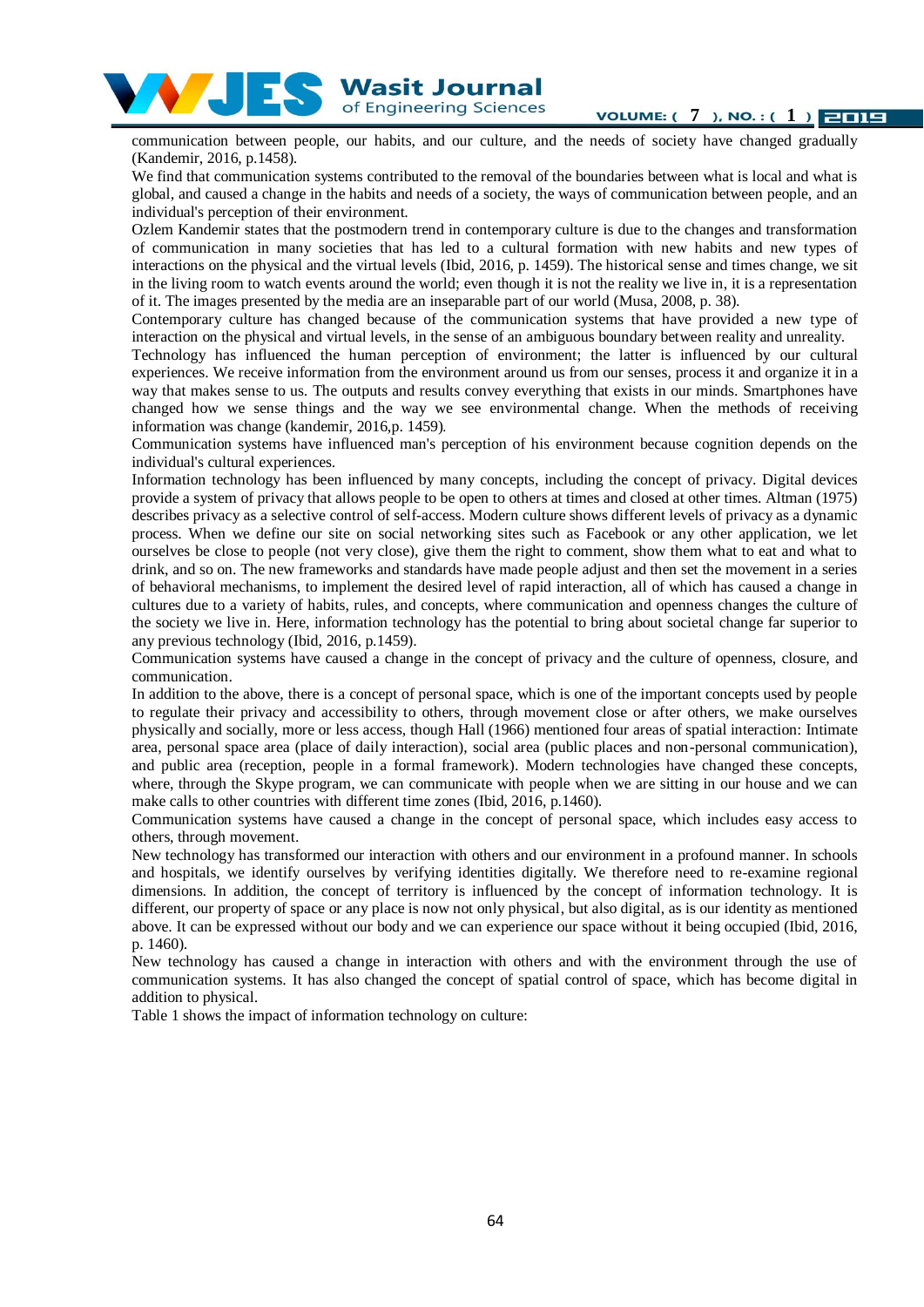

Table **1** The impact of technology on contemporary culture. source: Researcher culture. Source / Researcher

|    | Technology has influenced culture in many ways:                               |  |  |  |
|----|-------------------------------------------------------------------------------|--|--|--|
|    | 1. Communication systems have caused a change in habits, community needs,     |  |  |  |
|    | methods of communication between people, and individual perception of         |  |  |  |
|    | the environment.                                                              |  |  |  |
| 2. | -Contemporary culture has changed because of the communication systems        |  |  |  |
|    | that provide a new type of interaction on the material and virtual levels, in |  |  |  |
|    | the sense of ambiguous boundaries between reality and representation,         |  |  |  |
|    | between the local and the world.                                              |  |  |  |
|    | 3. - Communication systems have influenced man's perception of his            |  |  |  |
|    | environment because cognition depends on the individual's cultural            |  |  |  |
|    | experiences.                                                                  |  |  |  |
| 4. | -Communication systems have caused a change in the concept of privacy         |  |  |  |
|    | and the culture of openness, closure, and communication with others.          |  |  |  |
| 5. | -Communication systems have caused a change in the concept of personal        |  |  |  |
|    | space, which includes easy access to others through movement.                 |  |  |  |
| 6. | -Contemporary technology causes a change in relationships (interaction        |  |  |  |
|    | with others and the environment) through the use of communication             |  |  |  |
|    | systems.                                                                      |  |  |  |
| 7. | -IT has changed the concept of spatial control in space, becoming digital in  |  |  |  |
|    | addition to physical.                                                         |  |  |  |

Any change that affects culture, affects architecture, because architecture is a field that cannot be easily separated from culture.

In the next paragraph we will talk about the role of information technology in achieving fluidity in architecture, especially contemporary architectural space, and how it affects its properties.

*4-2 Information Technology and Architecture:*

Information technology is one of the most important factors forming the architecture of the twenty-first century (Orabi, 2010, p. 28). Harris states that the use of computers in design by architects in the last ten years has helped bring life to the fluidity discourse in architecture, She adds that the common feature of architecture today lies in the concept of fluidity, where architecture has reflected this position through flexibility and movement during time and space and has shown that fluidity is centered around the concept of dynamics (movement) (Harris, 2002, p.4). As a result of cognitive growth and digital technological advances, some architectural concepts have changed. In addition technology has influenced the level of formation, function, construction, structure, and architectural space (Khalil, 2011, p. 164). In the field of architectural space, the emergence of non-physical spaces such as cyberspace, hyperspace, and hybrid space, combine physical and cyberspace. Previously, architects who designed physical spaces are now beginning to design spaces that are dominated by a set of rules and emerging laws, which are more freer than traditional spaces and provide them with new intellectual fields (Orabi, 2010, p. 98).

Information technology has contributed to the fluidity of the architectural space and made it virtual in addition to physical, which has led to the emergence of new types of spaces like cyberspace, hyperspace, and hybrid space that combine the physical and virtual. Moreover, the architectural space adopts new laws and rules different from the previous fixed rules.

In the era of new technology, the field of architectural design submits to many rules other than the rules that accompanied the industrial revolution (Abdullah, 2011, p. 182). Orabi states that modern technology has provided the possibility of ease of external formation through gaining many architectural formations and streamlining them using modern programs, which have high flexibility in changing form, proportions, and colors, in addition to ease of internal formation (the flow from the inside to outside of digital buildings) (Orabi, 2010, p. 98).

Information technology has contributed to the achievement of fluidity through its impact on relations between form and space, providing new rules for architectural formation, different from the prior. It provides ease of external and internal formation (at the level of the relationship between inside and outside).

On the functional level, the new technology has provided high flexibility in space use through the possibility of gathering multiple functions at the same time, such as, housing, work, study, entertainment, financial services, administrative services, and the like, or by canceling some jobs or some spaces in traditional buildings or the removal of an entire building as a result of the nullification of its function in society (Ibid, 2010, p. 99)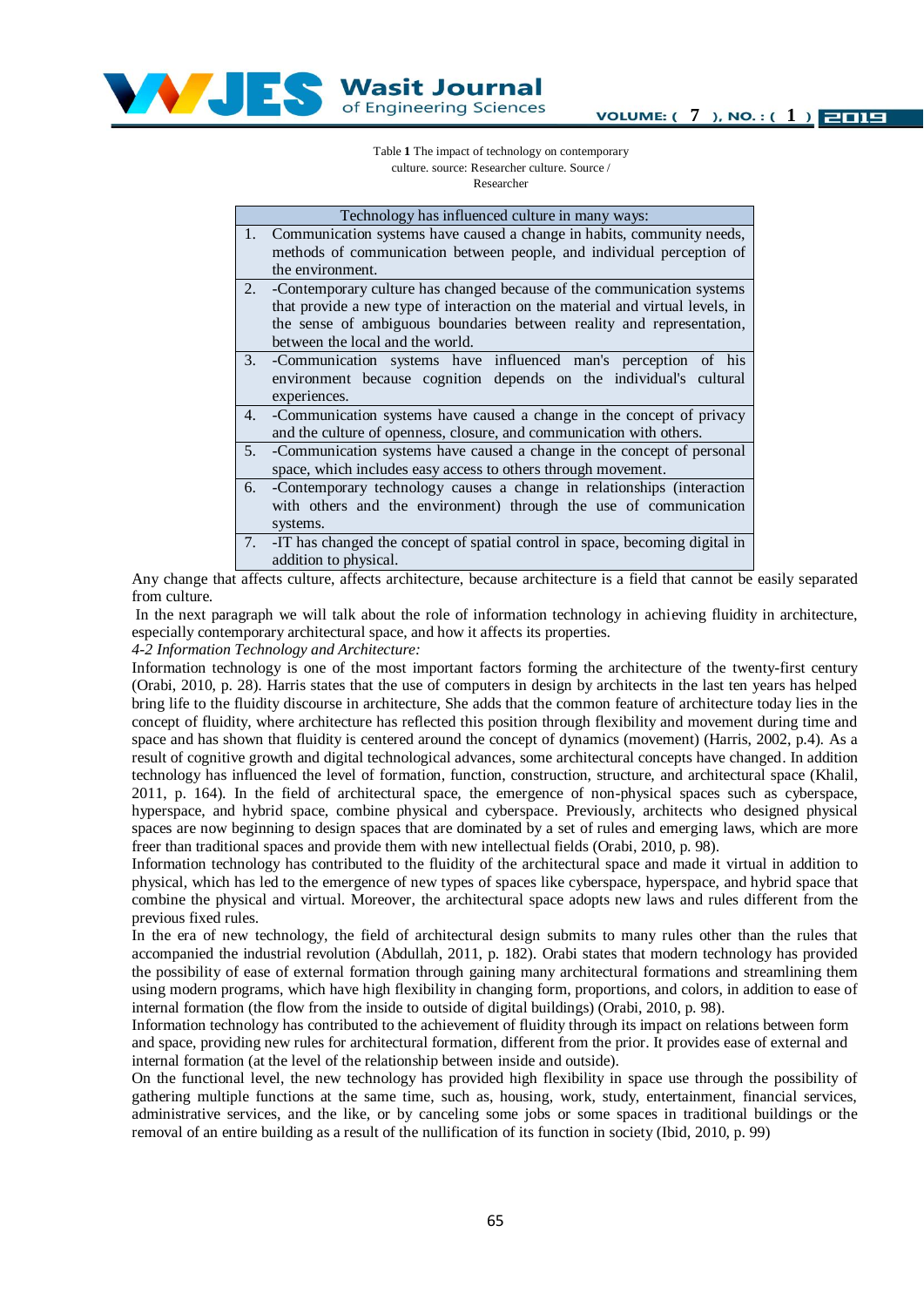

of Engineering Sciences

**VOLUME:**  $(7)$ , **NO.** :  $(1)$  **EILE** 

Information technology has achieved fluidity through its impact on the use of space, providing high flexibility of space use through its multiplicity of functions. It has transformed the architectural space into a medium for transfer of information, which will be reflected in the user's needs, and its components have become electronic, for example, the electronic wall (e-floor), electronic ceiling, electronic windows (Abdullah, 2011, p. 181).

On the level of the fluidity of building materials, the most significant in the present information technology, in the field of building materials, are the smart materials and these materials are based on the principle taken from the nature of human biology. There are two characteristics that distinguish human life and mind, the latter has been exploited to work on a new quality of building materials called "Smart material"**.** Muscles and nerves are distributed throughout the human body in a manner that enables them to respond to external variables automatically. Smart materials follow the same principle (Orabi, 2010, p. 100).

Saeed states that there are a range of characteristics that distinguish smart materials from traditional materials. They are, the ability to sense energy, the ability to change and transform in order to fit the surrounding conditions, ease of replacement and switching, light weight and power of possibility, and the ability to work through an electronic system, that is, control of these materials remotely (Saeed, 2003, p.33). The use of technology in the production of new materials has made architecture shift from working within the fixed limits of materials to dynamic materials. These materials have had an impact on the architectural space by transforming their fixed elements into dynamic, interactive concepts, which change and renew themselves, based on the environmental conditions and the various uses of the user (Kandemir, 2016, p.1460).

These materials have given a new dimension to architecture and thus to the contemporary architectural space, and transformed it into a living organism, by allowing it to form systems of sensation, with sensation of the surrounding environment. They have transformed the fixed elements into interacting elements, which interact with the user and the environment.

Titouan Chapoly states that fluidity requires a structure that is constantly growing and one that adapts to the context, and that, the architect cannot achieve with traditional design methods; he needs new tools (Chapoly, 2012, p.19). Information technology has produced new tools that enable it to achieve new structural ideas with the help of a computer, with its ability for computation of shapes and configurations, and it has also helped in the possibility of production and manufacture, in addition to its contribution to the solution of structural difficulties, where it needs programs and technology to help avoid errors and achieve accuracy (Abdullah, 2011,P. 182).

The work of Santiago Calatrava, the Kuwait Pavilion in Seville, Spain, is an example of the fluidity of structure, a building with a dynamic structure of the roof that reflects the organic forms of palm fronds moving to reflect day and night weather changes (Harris, 2000, p.15), as seen in Figure **1** .



Figure **1** the Kuwait Pavilion in Seville, Spain, by Santiago Calatrava.source: (http://www.bmasf.com)

According to Yolande Harris there are two kinds of fluidity: The movement within space and its understanding and interaction with it and the external fluidity of the structural structure liquidity and its interaction with the environment. If the internal and external fluidity combined together create an interactive living environment, it can reflect the potential of the tools available in the twenty-first century. Architecture does not need to be a shell isolated from the space in which people move; it can be a living environment that reflects the organic and natural world without working against it (Harris, 2000, p.15). Fluidity, when available in space, makes it behave like an organism. Table 2 shows the impact of information technology on achieving fluidity in contemporary architectural space, and its characteristics: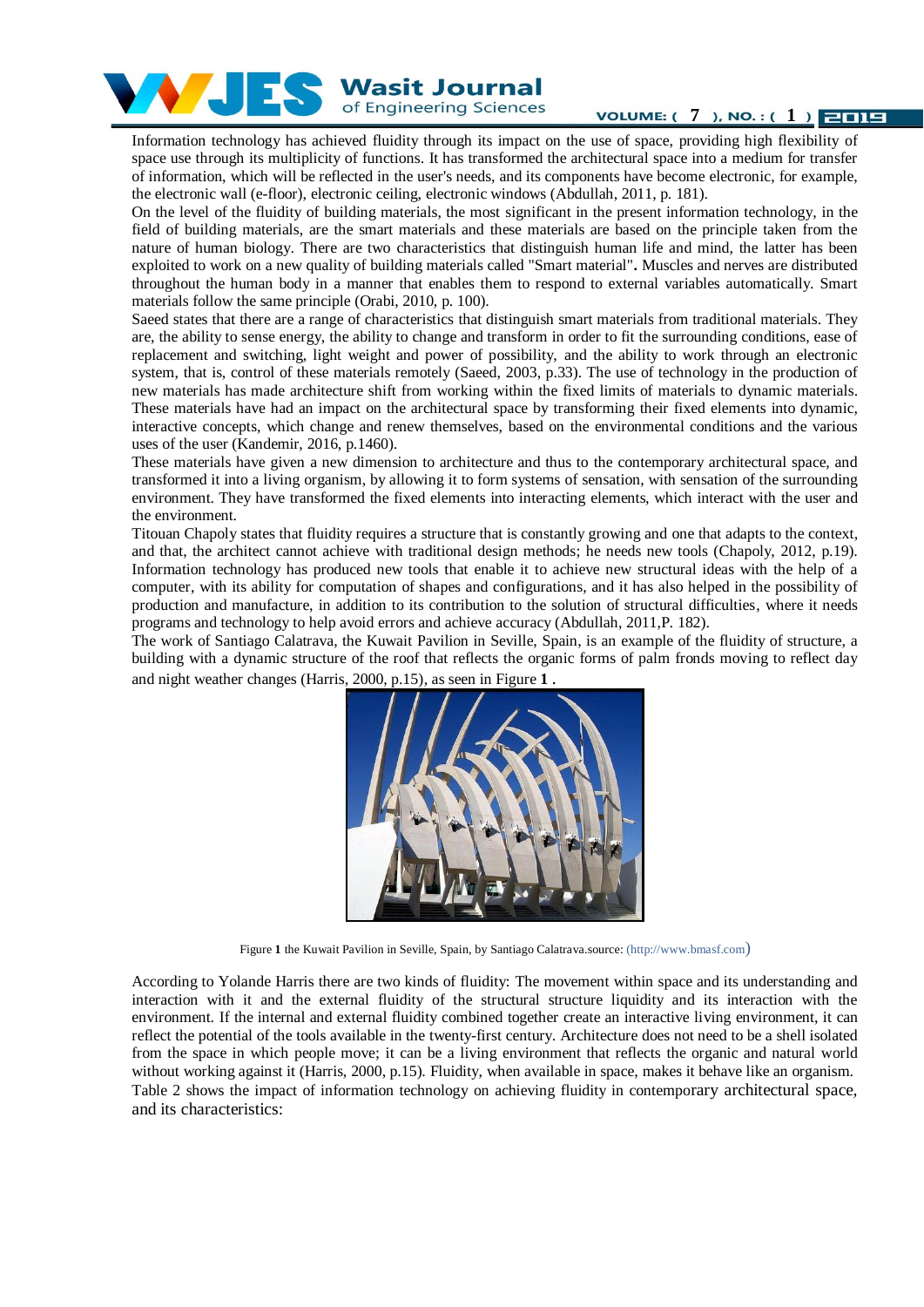

**VOLUME:**  $(7)$ , NO.:  $(1)$  **2012** 

| fluidity                      | Characteristics of contemporary architectural space                                                                                                                                                                                                                                                                                                                                                                                                                                                                                                                                                  |
|-------------------------------|------------------------------------------------------------------------------------------------------------------------------------------------------------------------------------------------------------------------------------------------------------------------------------------------------------------------------------------------------------------------------------------------------------------------------------------------------------------------------------------------------------------------------------------------------------------------------------------------------|
|                               |                                                                                                                                                                                                                                                                                                                                                                                                                                                                                                                                                                                                      |
| 1-Materia                     | Information technology provides intelligent materials that give<br>a new dimension to architecture and thus to the modern<br>architectural space, and transforms it into a living organism,<br>by enabling it to form systems of sensation of the surrounding<br>environment. It transforms its fixed elements into interacting<br>ones, with the user and environment, such as nanotechnology<br>and biotechnology.                                                                                                                                                                                 |
| 2-Form                        | -Information technology has influenced the form of the<br>architectural space and made it, in addition to the physical,<br>virtual, which has led to the emergence of new types of spaces,<br>such as, cyberspace, hyperspace, and hybrid space, which<br>combine the physical and virtual. The architectural space relies<br>on new laws and rules that differ from the previous fixed rules.<br>-The fluidity of information technology has affected the form,<br>providing new rules of architectural form, different from the<br>previous, providing an ease of external and internal formation. |
| 3-Structure                   | Information technology has influenced the structural system<br>through the use of computers in the calculation of shapes and<br>configurations, in addition to the possibility of producing and<br>manufacturing shapes, solving structural difficulties, and<br>providing a growing structure that is constantly adaptive to the<br>context.                                                                                                                                                                                                                                                        |
| 4-Space relation              | Information technology has affected the space relations,<br>providing an ease of internal formation (at the level of the<br>relationship between the inside and outside).                                                                                                                                                                                                                                                                                                                                                                                                                            |
| 5-Elements of<br>space        | Information technology has influenced the elements of space<br>and made them electronic, such as, e-wall, e-floor, e-ceiling, e-<br>windows.                                                                                                                                                                                                                                                                                                                                                                                                                                                         |
| 6-Movement                    | Information technology depends on the language of motion<br>such as user movement and structural structure movement.                                                                                                                                                                                                                                                                                                                                                                                                                                                                                 |
| 7-Use and<br>interaction      | Information technology has influenced the use of space,<br>providing a_high flexibility of space use through the<br>multiplicity of functions it contains. In addition it has created a<br>space that interacts with the user.                                                                                                                                                                                                                                                                                                                                                                       |
| 8-Perception and<br>reception | Information technology has led to a change in the individual's<br>perception of his environment. When the individual and<br>his/her ways of receiving information change, the perception<br>changes                                                                                                                                                                                                                                                                                                                                                                                                  |

We will analyze the following example based on Table 2:

| fluidity  | Characteristics of contemporary       |
|-----------|---------------------------------------|
|           | architectural space                   |
| 1-Materia | Information technology provided       |
|           | intelligent materials that gave a new |
|           | dimension to architecture and thus to |
|           | modern architectural space, and       |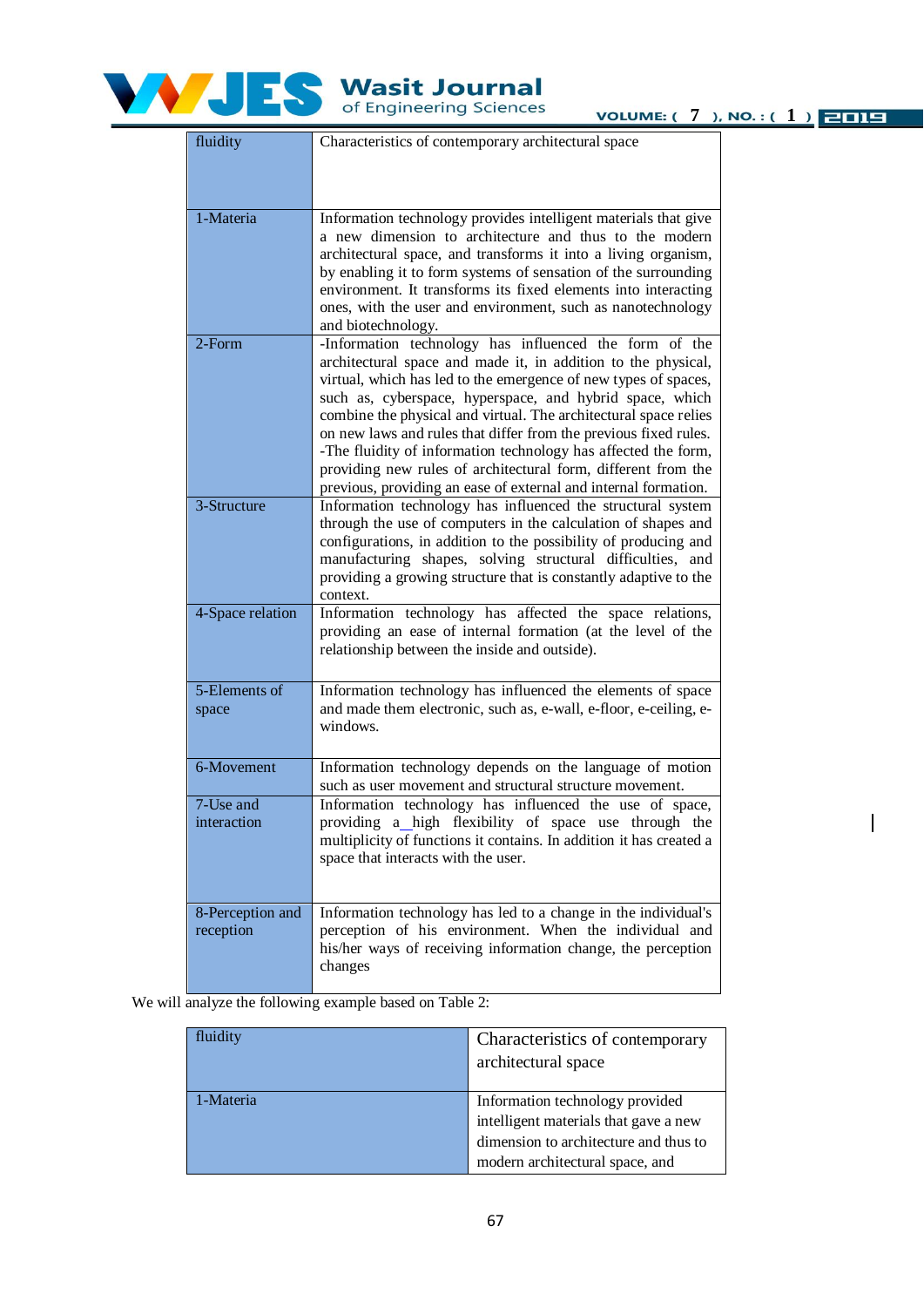

# Wasit Journal

**VOLUME:**  $(7)$ , NO.:  $(1)$  **2012** 

|           | transformed it into the living organism |
|-----------|-----------------------------------------|
|           | by enabling it to form systems of       |
|           | sensation of the surrounding            |
|           | environment and transformed its fixed   |
|           | elements into interacting with the user |
|           | and environment, such as                |
|           | nanotechnology and biotechnology.       |
|           |                                         |
| $2$ -Form | -Information<br>technology<br>has       |
|           | influenced<br>form of<br>the<br>the     |
|           | architectural space and made it in      |
|           | addition to the physical virtual, which |
|           | led to the emergence of new types of    |
|           | it. Cyberspace, the hyperspace, the     |
|           | hybrid space that combines<br>the       |
|           | physical<br>and<br>the virtual.<br>The  |
|           | architectural space relies on new laws  |
|           | and rules that differ from the previous |
|           | fixed rules.                            |
|           |                                         |
|           | fluidity<br>information<br>-The<br>of   |
|           | technology has affected the form,       |
|           | providing new rules of architectural    |
|           | form different from the previous,       |
|           | providing the ease of external and      |
|           | internal formation.                     |
|           |                                         |
|           |                                         |

Project Name: Fresh Water expo H2O.Figure 2 Name of architect: Spuybroek Lars and Kas Osterhuies Kas Oosterhuies, Place of project: Netherlands Date : 1997



Figure 2 H2o Water expo Source: (voda, 2015, p.231)

The H2O is a fully interactive museum designed with the use of information technology, where the classic exhibition space is transformed into a space for the event. The visitor is immersed in an atmosphere of disturbance in which space, time, vertical, and horizontal concepts disappear (voda, 2015, p.231) as in the Figure (2). It has two halves, one half of salt water and the other half of fresh water, the aim is to create an environment around the main idea of water. It is designed to respond to the movement of visitors' actions with a complex pattern of water flow, sound, and image. It involves the participation of more than the competence of composers and artwork and technology experts (Harries, 2000, p.14). This project was meant to be a fluidity internal space, where visitors were allowed to flow freely, similar to water molecules. The space was designed to allow visitors to interact with the exhibits, for the purpose of education and recreation.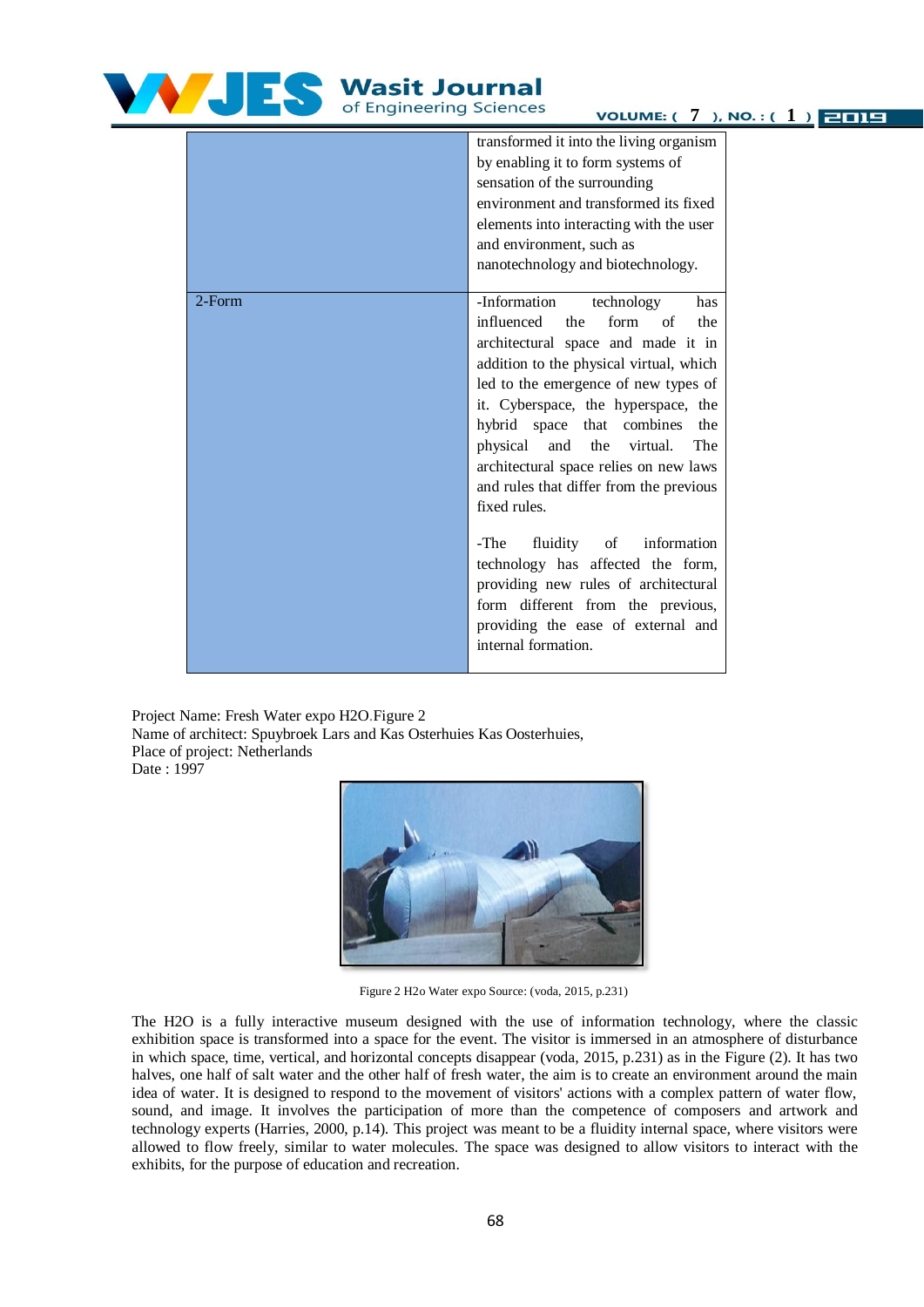

**VOLUME:**  $(7)$ , **NO.** :  $(1)$  **EILE** 

It allows for different types of movement of models and events, it is different from other traditional exhibitions where visitors move from one display to another, observing them and continue this movement. This project focuses on the movement of the visitor, which is seen within the liquid through information technology, with the use of interactive sensors (Spuybroek, 2004: 18), as in Figure **3**. Material Level**:** The project uses intelligent materials that allow interaction with the visitor. At the level of form: The form of the museum is a pure expression of formal continuity. It is believed that this geometry is a tube made up of a number of missing ellipses, distorted by a series of "repetitive transformations" according to the location data, such as "wind direction, sand dunes, and flow of visitors." The ends of the buildings consist of two incomplete segments, one on the vertical axis and the other on the horizontal axis. The change in the shape of the ellipse affects not only the exterior, but also the interior. The building consists of a physical and virtual form; sensors have been used to create a fluid and interactive surface. Formal and spatial continuity leads to unexpected social effects. Flow creates stress and intensifies sensations within the body. This density generates greater potential for spontaneity and unexpected movement (Spuybroek, 2004: 18). At the system level, it has been designed with the help of a computer, using the CAD program. On the level of space relations, it deals with the interaction of the building with the visitor and the interaction of the building with the environment. At the level of the element of space**,** there is curvature in the ceiling, walls, and floors. There is no horizontal or vertical section (Voda, 2015, p.231), as shown in Figure **4**. At the movement level, the project uses motion language such as integration, bending, and twisting, allowing for different models of movement (Spuybroek, 2004, p.39). At the level of use and interaction**,** it provides high flexibility of use, allowing for different types of events. At the level of interaction, it is a fully interactive building. Depending on the generated sensors by information technology, which increasing uncertainty, so Spuybroek uses the term "liquid architecture" of its designer, and Markus Novak try liquidate all that is solid and crystalline in architecture (Spuybroek, 1998, p. 50).Here the water implicitly suggests blue to engage the visitor in an interactive manner. Interaction is carried out by groups of sensors that produce simulations of waves, lights, and sounds, complementing water expressions that combine different situations: ice, steam, and cold or boiling water. The interactive idea of the museum is based on the interaction with the environment, where interaction is done using a computer (voda, 2015, p.231). At the level of **perception,** events within space arise through the interaction between the visitor and the building, which led Spuybroek to believe that perception is the essence of architecture, the uncertainty of the walls and floors continues uninterrupted, similar to the space of the perverse function of Claude Parent, which evokes balance in the audience through multiple ripples of the earth and the introduction of physical discomfort. According to Spuybroek, the architect of the H2O, the visitor's adaptation to the irregular geometry of the building is so significant that "the visitor navigates similarly to water" (Spuybroek, 2004, p.18). Understanding the space becomes difficult physically and mentally, because of the absence of windows opening outward. The visitor becomes immersed in a new, unknown, and isolated space. The visitor is introduced into a simple world, the orientation disappears and the perception focuses on a topological rather than a geometric space. In this scenario, the visitor follows a predetermined time, involving moments, a non-dimensional interactive sequence, the sensors are not placed at equal distances and do not cause the same feelings and emotions. For this reason, the overall atmosphere of the project is turbulent and confusing (Ibid, 2015, p.235).

The result is the fluidity inside the building, which has the flexibility to respond to human movement. The water EXPO evokes fluid characteristics through formality, spatial continuity, and interaction. The behavior of the building, in its dynamic nature and its internal evolution in real time, resembles the behavior of an organism. The wall is integrated with the roof of the wall with a dynamic system. The building achieves the interaction of users with each other, and the users with the environment. The environment from which the visitor adapts to a changing environment, constantly reflects the fluidity. This is achieved in full by the tools provided by IT.

The example for this is the museum in Graz, Austria, 2003, by Peter Cook and Colin Fournier. The computer was used to achieve fluidity as the building absorbs energy through the solar panels on the roof of the building, which acquire energy as an organism, Figure 6.

The digital house by Hariri and Harieri architects in the United States of America consists of a metal structure encased with LCD screens for multimedia applications. The internal space is flexible and accommodates multiple users. In this example, technology has been used in every part of the house for the user's service and well-being, Figure 7

5**-**CONCLUSIONS:

- 1. Fluidity is closely related to information technology. It is considered as an IT tool.
- 2. Fluidity against hardness is characterized by the ability of the material to flow and change its shape by continuing to respond to the force that affects it, that is, express its flexibility and ability to provide alternatives. Moreover, it is linked to the idea of movement.
- 3. Fluidity is flexibility, a concept that reflects the nature of the current stage of society.
- 4. Information technology has achieved fluidity through the tools used (communication systems, computer, automation, and artificial intelligence).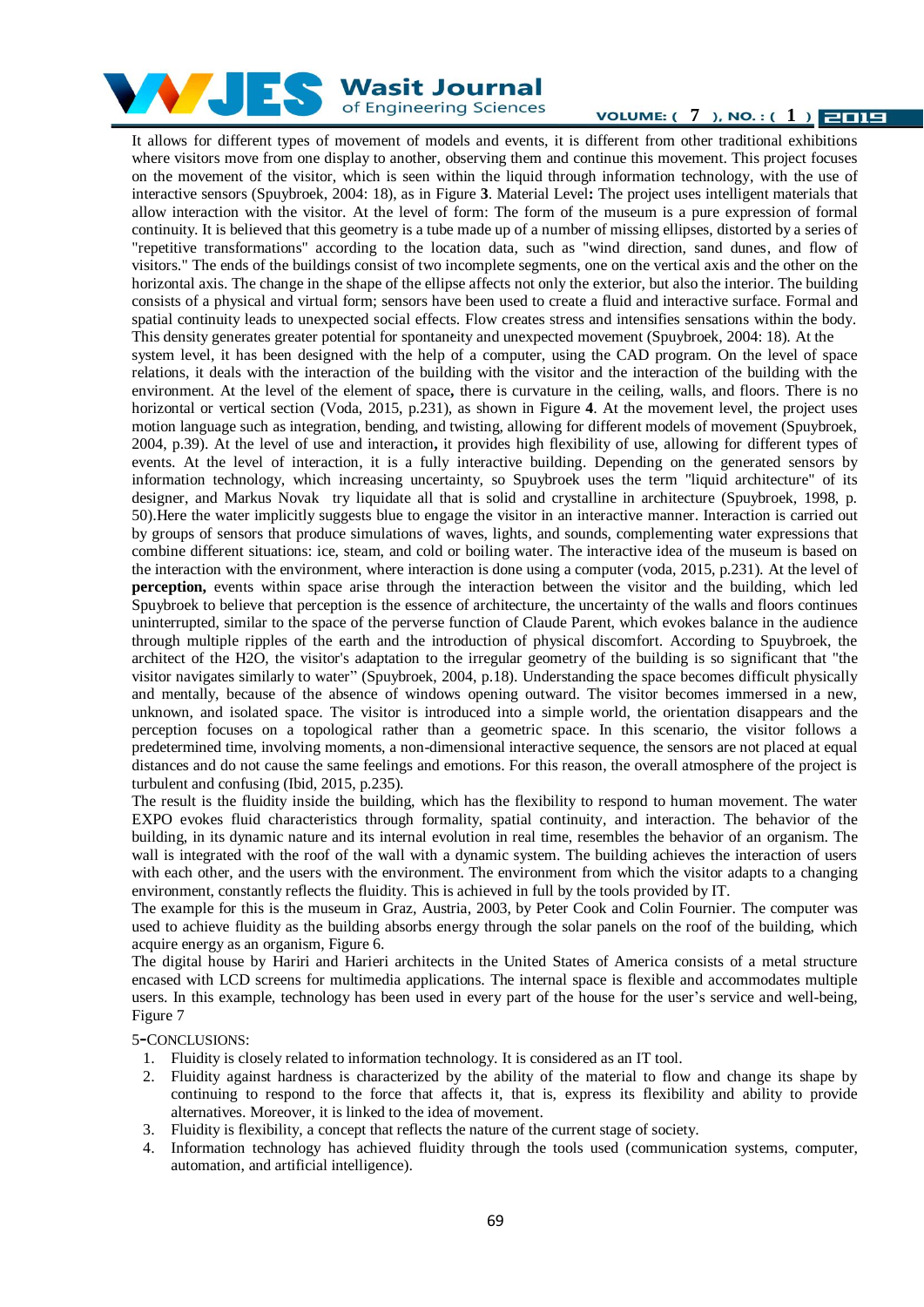Wasit Journal of Engineering Sciences

- 5. IT has influenced culture in many ways:
- Contemporary culture has changed because of the communication systems that have provided a new type of interaction at the physical and virtual level, in the sense of-unclear boundaries between reality and representation.
- Communication systems have caused a change in the concept of privacy and the culture of openness, closure, and communication with others has changed, and it has caused a change in the concept of personal space, which includes easy access to others through movement.
- 6. Fluidity in architecture has been achieved through the use of tools provided by information technology.
- 7. Information technology has influenced culture, and as space is a cultural product formed by man, technology has been affected by the contemporary architectural space and become characterized by fluidity through Information technology has influenced:
	- The material: Smart material.

 The form of the architectural space and made it in addition to being physical, virtual as well, which has led to the emergence of new forms. Cyberspace, hyperspace, and hybrid space combine the physical and the virtual. The architectural space relies on new laws and rules that differ from the previous fixed rules, and it has affected the form, providing new rules of architectural form different from the previous, providing ease of external and internal formation.

 the structural system through the use of computers in the calculation of shapes and configurations, in addition to the possibility of producing and manufacturing shapes, solving structural difficulties and providing a growing structure that is constantly adaptive to the context.

 The space relations, providing ease of internal formation (at the level of the relationship between inside and outside).

- The elements of space and made them electronic, such as, e-wall, e-floor, e-ceiling, e- windows.
- Movement: Information technology depends on the language of motion such as user movement and structural structure movement.

 The use of space, it provides a high flexibility of space use through the multiplicity of functions it contains, in addition to creating a space that interacts with the user.

 Perception: Information technology has led to a change in the individual's perception of his environment. When an individual's manner of receiving information changes, the perception changes.





Figure **3** The sensing structures in the H2O water basin Source: (Görgül, 2015, p.171)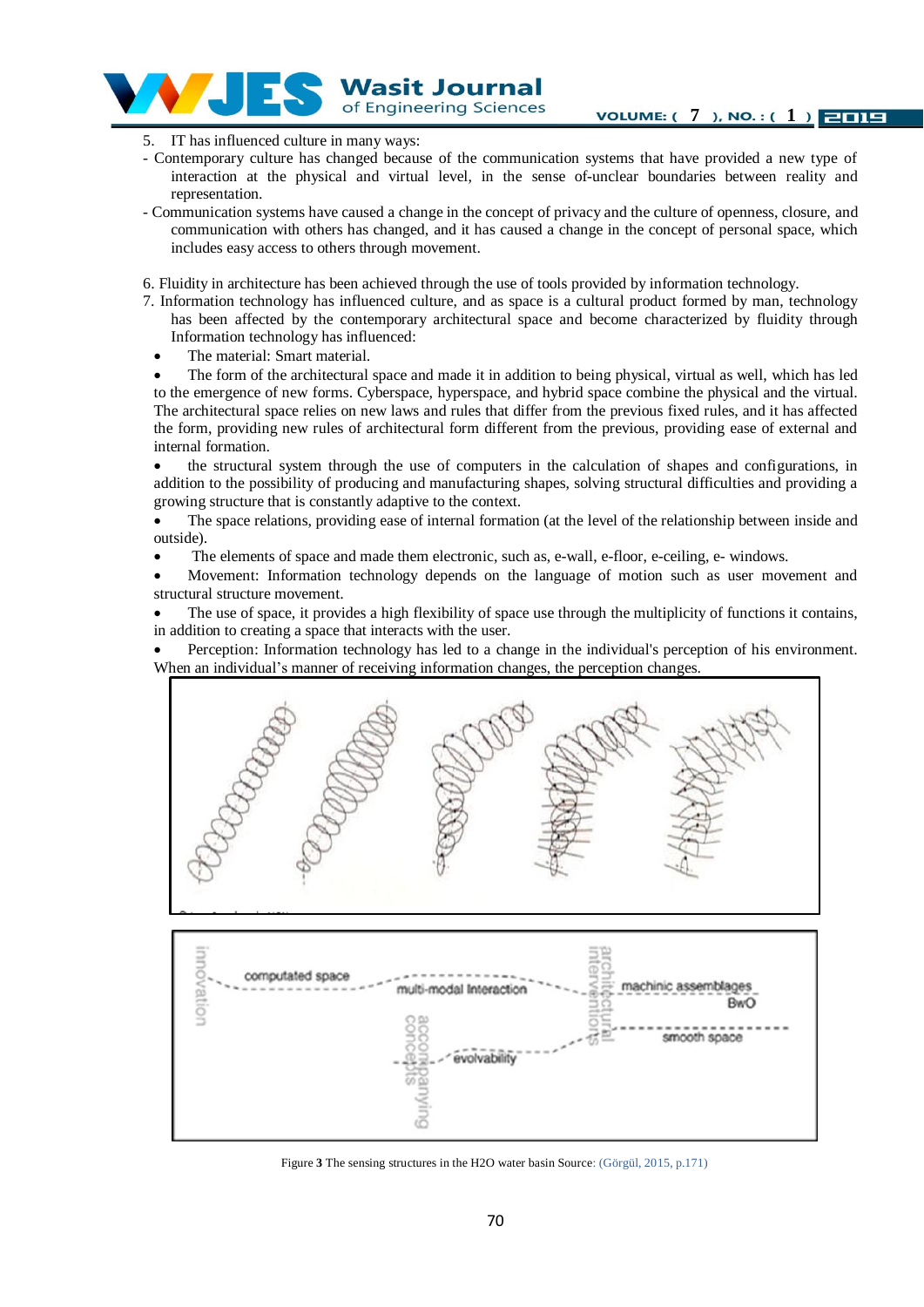

**VOLUME:**  $(7)$ , NO. :  $(1)$  **2011** 



Figure 4 The shape of the H2O water pavilion. Source: (Spuybroek, 2004, p.19).



Figure 5 The space continuity in H<sub>2</sub>O pavilion. Source: http://www.frac-centre.fr



Figure 6 The Museum of modern art in Graz,Austeria . .Source: https://www.pinterest.com



Figure 7 The digital house by Hariri and Hariri architects..Source: